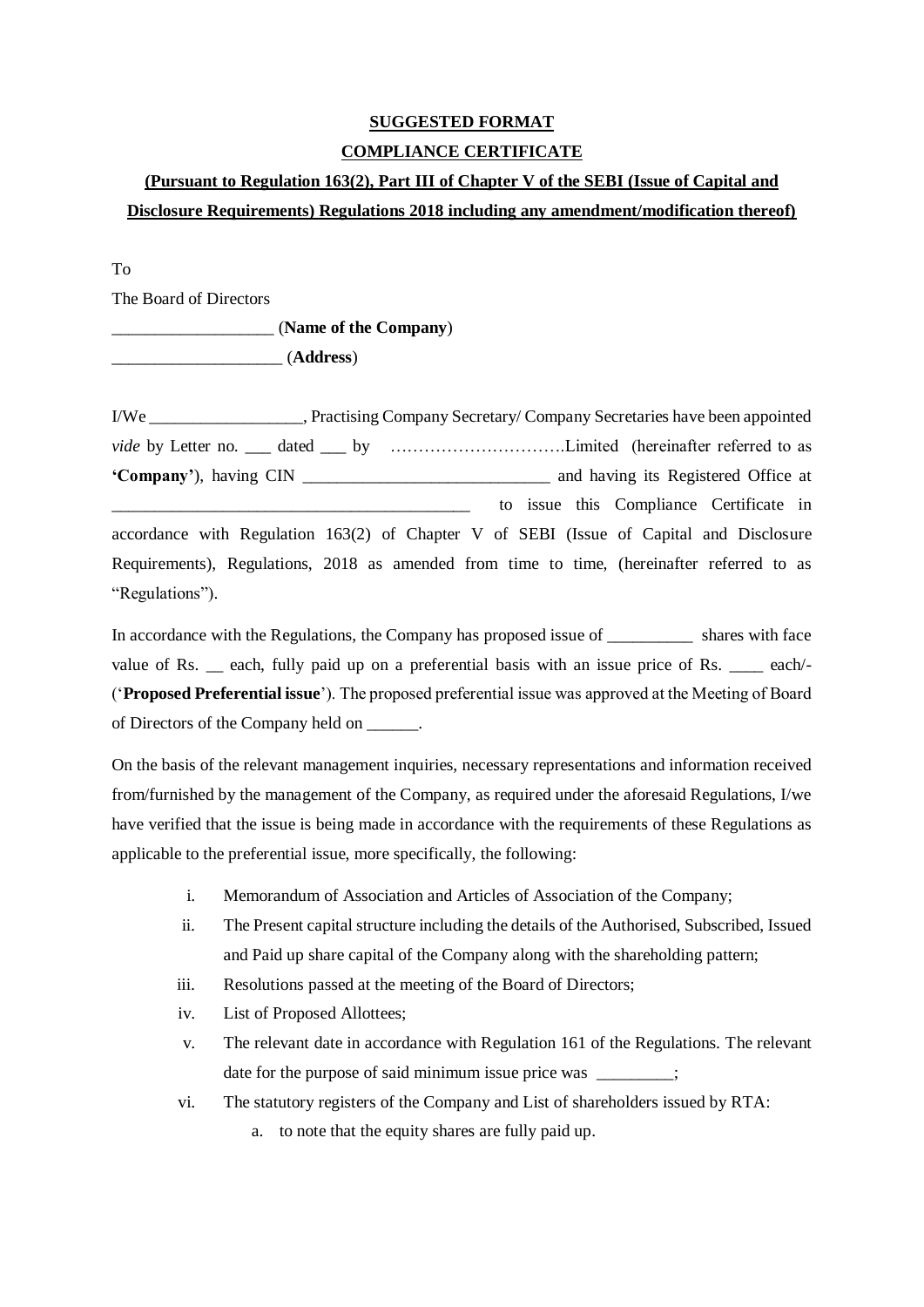- b. all equity shares held by the proposed allottees in the Company are in dematerialised form.
- vii. Disclosures under the SEBI (Prohibition of Insider Trading) Regulations, 2015 & the SEBI (Substantial Acquisition of Shares and Takeovers) Regulations, 2011, if any, made by proposed allottees during the 90 trading days preceding the relevant date;
- viii. Details of buying, selling and dealing in the Equity Shares of the Company by the proposed allottees, Promoter or Promoter Group during the 90 trading days preceding the relevant date;
- ix. Permanent Account Numbers of the proposed allottees, except those allottees who are exempt from specifying their Permanent Account Number for transacting in the securities market by the Board;
- x. Draft notice of General Meeting, Explanatory Statement and Shareholders Agreement (if any):
	- a. to verify the disclosure in Explanatory Statement as required under Companies Act, 2013 & the Companies (Share Capital and Debentures) Rules, 2014 and Regulation 163(1) of the Regulations.
	- b. to verify the tenure of the convertible securities of the company that it shall not exceed eighteen months from the date of their allotment. *(if applicable)*
	- c. to verify the lock-in period as required under Regulation 167 of the Regulations
	- d. to verify the terms for payment of consideration and allotment as required under Regulation 169 of the Regulations.
- xi. Computation of the minimum price of the shares to be allotted in preferential issue in accordance with the Regulations. The minimum issue price for the proposed preferential issue of the Company, based on the pricing formula prescribed under these Regulations has been worked out at Rs. \_\_\_\_\_\_;
- xii. Board/shareholders' resolution and statutory registers to verify that promoter(s) or the promoter group has not failed to exercise any warrants of the Company which were previously subscribed by them; *(if applicable)*
- xiii. Valuation Report of Independent Registered Valuer for pricing of infrequently traded shares; *(if applicable)*
- xiv. Valuation Report of the assets done by the Independent Registered Valuer for issuance of securities for consideration other than cash and its submission to the stock exchanges where the equity shares of the Company are listed; *(if applicable)*
- xv. Verified the relevant statutory records of the company to confirm that:
	- a. it has no outstanding dues to the SEBI, the stock exchanges or the depositories except those whose are the subject matter of a pending appeal or proceeding(s), which has been admitted by the relevant Court, Tribunal or Authority.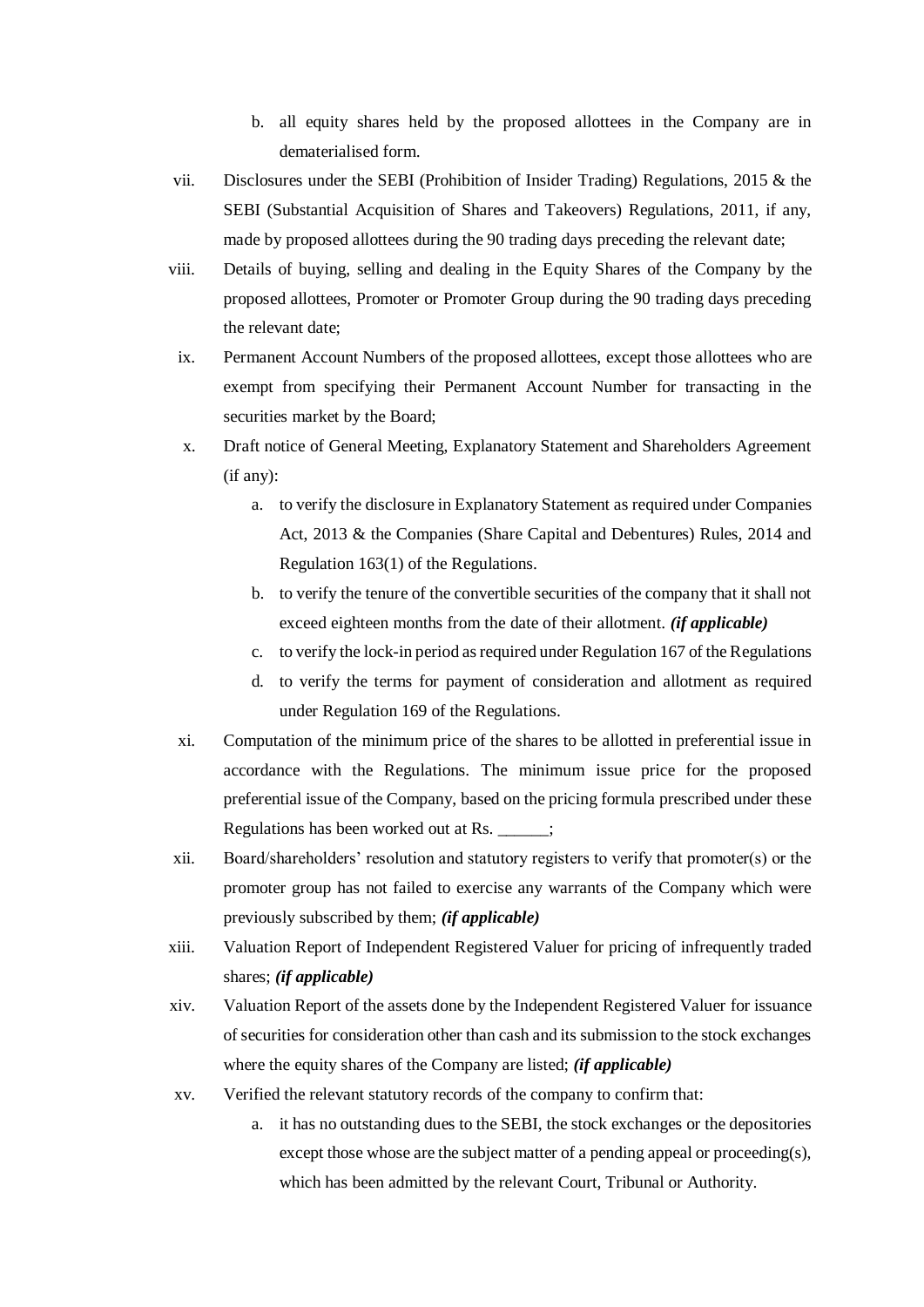b. it is in compliance with the conditions for continuous listing of equity shares as specified in the listing agreement with the stock exchange where the equity shares of the are listed and the Securities and Exchange Board of India (Listing Obligations and Disclosure Requirements), 2015, as amended, and any circular or notification issued by the Board thereunder.

## *Additional verification in case of preferential issue of shares of companies having stressed assets as per Regulation 164A (if applicable)*

- xvi. disclosures w.r.t. the defaults relating to payment of interest/ repayment of principal amount on loans in terms of SEBI Circular dated November 21, 2019;
- xvii. The Inter-creditor agreement in terms of Reserve Bank of India (Prudential Framework for Resolution of Stressed Assets) Directions 2019 dated June 07, 2019;
- xviii. credit rating report of the financial instruments that it has been downgraded to "D";
	- xix. Agreement(s)/documents related to arrangement for monitoring the use of proceeds by a public financial institution or by a scheduled commercial bank, which is not a related party to the Company.

It is the responsibility of the Management to comply with the requirements of the Regulations, including the preparation and maintenance of all accounting and other relevant supporting records, designing, implementing and maintaining internal control relevant to preparation of Notice and explanatory statement, determination of relevant date & minimum price of shares and making estimates that are reasonable in the circumstances.

#### **Assumptions & Limitation of scope and Review:**

- 1. Compliance of the applicable laws and ensuring the authenticity of documents and information furnished, are the responsibilities of the management of the Company.
- 2. Our responsibility is to certify based upon our examination of relevant documents and information. This is neither an audit nor an expression of opinion.
- 3. We are not expressing any opinion on the price computed / calculated and/or the price at which the shares are being issued by the Company.
- 4. This certificate is solely for the intended purpose of compliance in terms of aforesaid Regulations and for your information and it is not to be used, circulated, quoted or otherwise referred to for any other purpose other than compliance with the aforesaid Regulations.

## **Certification:**